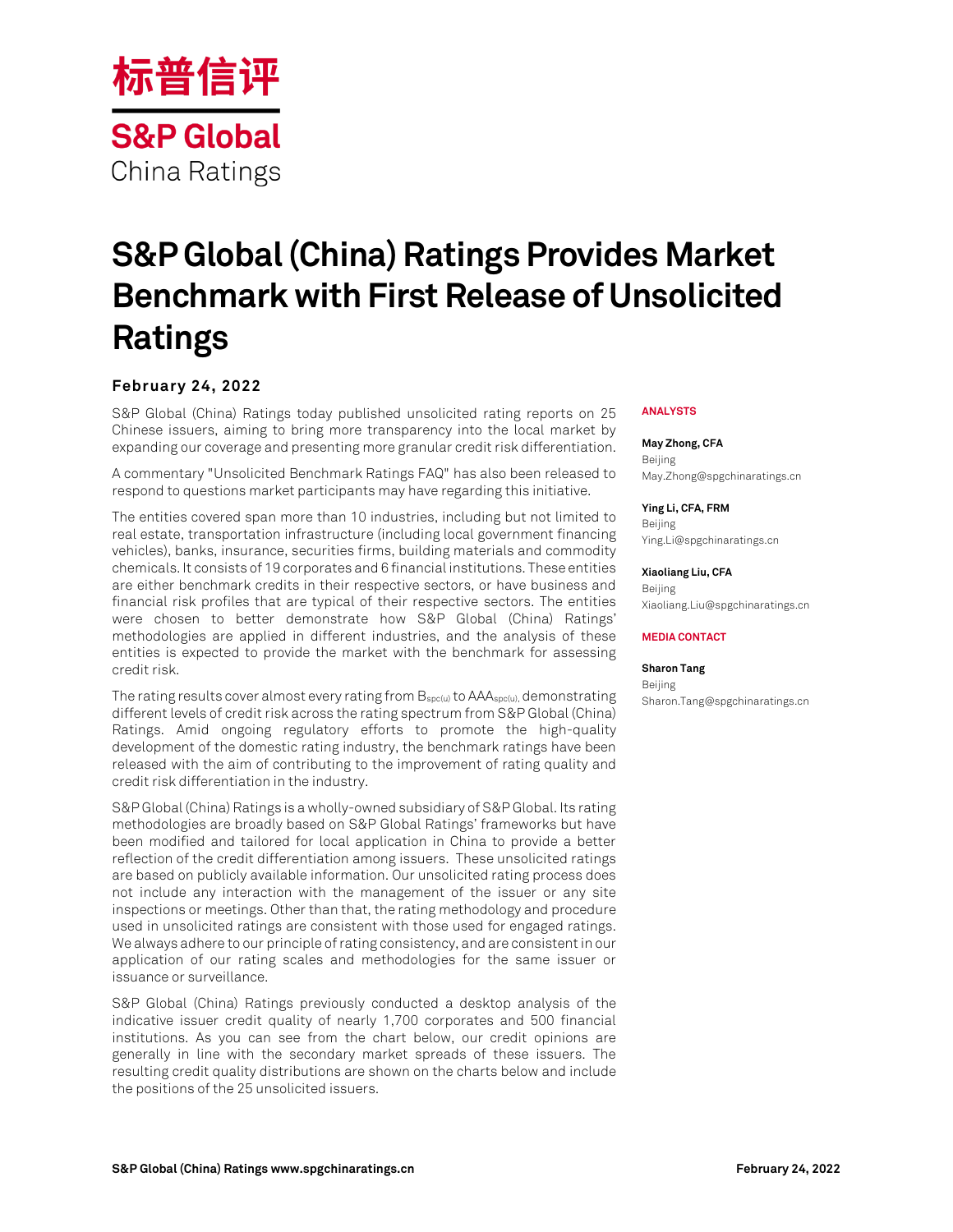## **Chart 1**



# **Distribution of Indicative Issuer Credit Quality of 1700 Major Domestic Corporates**

Note 1: Entities marked with "#" are engaged rating results; other entities are unsolicited ratings.

Note 2: The curve plotted on the right axis shows the spreads for 1,700 sampled entities with different indicative issuer credit quality, on December 1, 2021.

Note 3\*: The indicative credit quality distributions expressed in this report are only our indicative views of credit quality derived from a desktop analysis based on public information without interactive review with any particular institution or the full credit rating process such as a rating committee (except for a few cases where we have already assigned public ratings on a company). The opinions expressed herein are not and should not be represented as a credit rating and should not be taken as an indication of a final credit rating of any particular institution.

Source: S&P Global (China) Ratings, Chinabond Pricing Center.

Copyright © by 2022 S&P Ratings (China) Co., Ltd. All rights reserved.

#### **Chart 2**



# **Distribution of Indicative Issuer Credit Quality of 500 Major Domestic Financial Institutions**

Note 1\*: The indicative credit quality distributions expressed in this report are only our indicative views of credit quality derived from a desktop analysis based on public information without interactive review with any particular institution or the full credit rating process such as a rating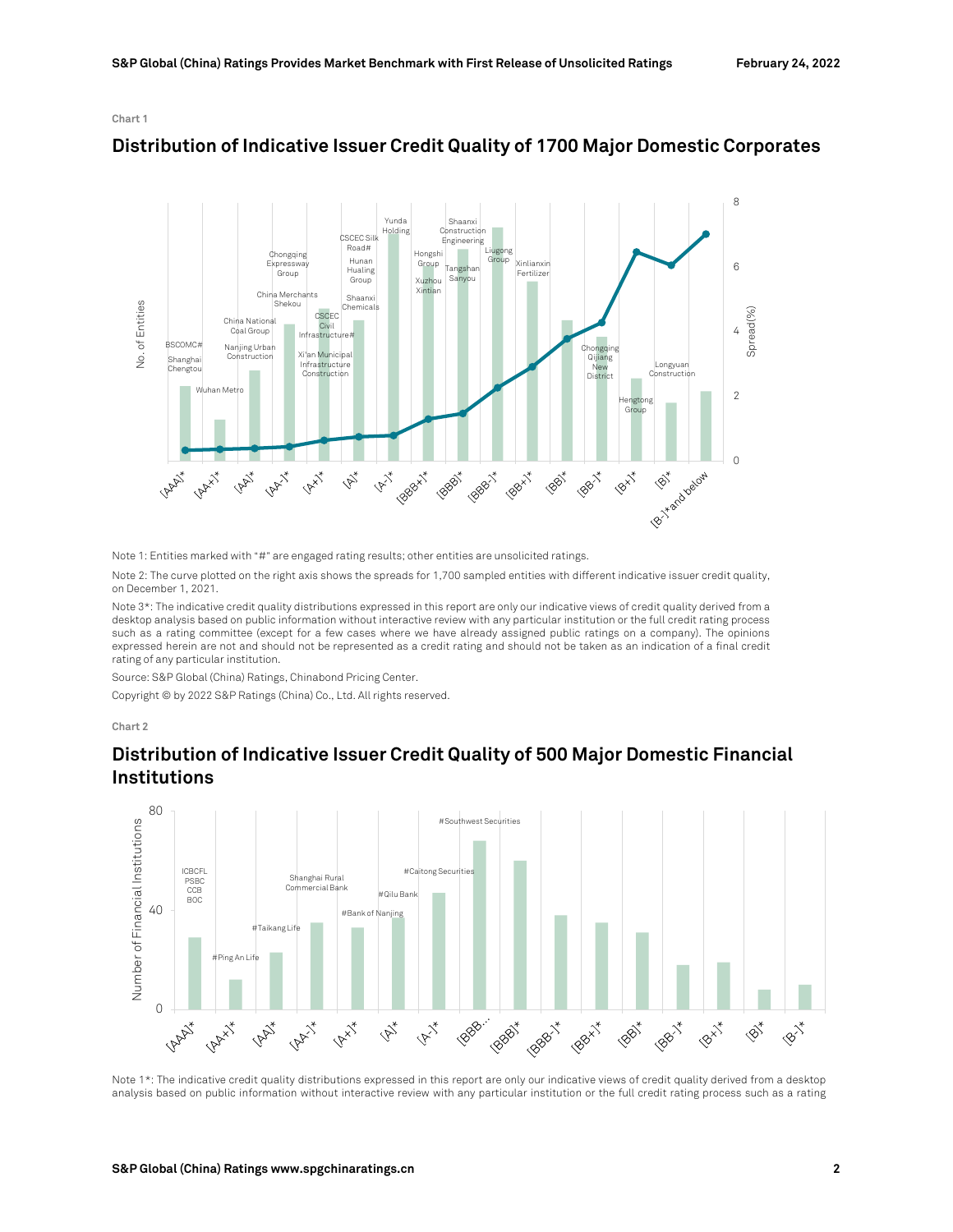committee (except for a few cases where we have already assigned public ratings on a company). The opinions expressed herein are not and should not be represented as a credit rating and should not be taken as an indication of a final credit rating of any particular institution.

Note 2#: Issuers with credit ratings "AAA<sub>spc</sub>" and "AA<sub>spc</sub>-" are both engaged rating results, and the rest are unsolicited ratings.

Source: S&P Global (China) Ratings.

Copyright © by 2022 S&P Ratings (China) Co., Ltd. All rights reserved.

# **Appendix: Summary of S&P Global (China) Ratings Benchmark Ratings (including engaged ratings)**

| <b>Entity Name</b>                                                                          | <b>Abbreviated</b><br>Name           | <b>Rating Type</b>    | Industry                         | Stand-<br>alone<br>Credit<br>Profile | External<br>Support<br>Notching | Issuer<br>Credit<br>Rating |
|---------------------------------------------------------------------------------------------|--------------------------------------|-----------------------|----------------------------------|--------------------------------------|---------------------------------|----------------------------|
| ICBC Financial Leasing Co., Ltd.                                                            | <b>ICBCFL</b>                        | Engaged rating        | Financial<br>company             | $aspc +$                             | $+4$                            | AAAspc                     |
| Postal Savings Bank of China Co.,<br>Ltd.                                                   | <b>PSBC</b>                          | Engaged rating        | Commercial<br>bank               | aaspc                                | $+2$                            | AAAspc                     |
| China Construction Bank<br>Corporation                                                      | CCB                                  | Engaged rating        | Commercial<br>bank               | aaspc                                | $+2$                            | AAA <sub>spc</sub>         |
| Bank of China Limited                                                                       | <b>BOC</b>                           | Engaged rating        | Commercial<br>bank               | aaspc                                | $+2$                            | AAAspc                     |
| Beijing State-owned Capital<br>Operation and Management<br>Company Limited                  | <b>BSCOMC</b>                        | Engaged rating        | Investment<br>holding<br>company | $a_{\rm Spc}$ -                      | $+3$                            | AAA <sub>soc</sub>         |
| Shanghai Chengtou (Group) Co.,<br>Ltd.                                                      | Shanghai<br>Chengtou                 | Unsolicited<br>rating | Transportation<br>infrastructure | $a_{\text{spc(u)}}$                  | $+5$                            | AAA <sub>spc(u)</sub>      |
| Ping An Life Insurance Company<br>of China, Ltd                                             | Ping An Life                         | Unsolicited<br>rating | Life insurance                   | $aa_{\text{spc(u)}}+$                | 0                               | $AA_{\text{spc}(u)+}$      |
| Wuhan Metro Group Co., Ltd.                                                                 | Wuhan Metro                          | Unsolicited<br>rating | Transportation<br>infrastructure | $bbb_{\rm spc(u)}$ -                 | $+8$                            | $AA_{\text{spc(u)}}+$      |
| Taikang Life Insurance Co., Ltd.                                                            | Taikang Life                         | Unsolicited<br>rating | Life insurance                   | $a_{\text{Spc}(u)}$                  | $\circ$                         | AA <sub>spc(u)</sub>       |
| Nanjing Urban Construction<br>Investment Holding (Group) Co.,<br>Ltd                        | <b>NUCIH</b>                         | Unsolicited<br>rating | Transportation<br>infrastructure | $bbb_{\rm spc(u)}+$                  | $+5$                            | AA <sub>spc(u)</sub>       |
| China National Coal Group<br>Corporation                                                    | China Coal<br>Group                  | Unsolicited<br>rating | Mining                           | $a_{\text{spc(u)}}$                  | $+4$                            | $AA_{\text{spc(u)}}$       |
| Shanghai Rural Commercial Bank<br>Co., Ltd.                                                 |                                      | SRCB Engaged rating   | Commercial<br>bank               | <b>a</b> spc                         | $+2$                            | $AAspc$ -                  |
| China Merchants Shekou<br>Industrial Zone Holding Co., Ltd                                  | <b>CMSK</b>                          | Unsolicited<br>rating | Real estate                      | $bbb_{\rm spc(u)}+$                  | $+4$                            | $AAspc(u)$ -               |
| Chongqing Expressway Group Co.,<br>Ltd                                                      | Chongging<br>Expressway<br>Group     | Unsolicited<br>rating | Transportation<br>infrastructure | $bbb_{\rm spc(u)}$ -                 | $+6$                            | $AA_{spc(u)}$ -            |
| Bank of Nanjing Co., Ltd.                                                                   | Bank of<br>Nanjing                   | Unsolicited<br>rating | Commercial<br>bank               | $a_{\text{spc(u)}}$                  | $+1$                            | $A_{\text{spc(u)}}+$       |
| China Construction Civil<br>Infrastructure Corp. Ltd                                        | <b>CSCEC Civil</b><br>Infrastructure | Engaged rating        | Transportation<br>infrastructure | $bb_{\text{spc}}+$                   | $+6$                            | $Aspc +$                   |
| Xi'an Municipal Infrastructure<br><b>Construction Investment Group</b><br>Corporation, Ltd. | <b>XICI</b>                          | Unsolicited<br>rating | Transportation<br>infrastructure | $bbb_{\rm spc(u)}$ -                 | $+5$                            | $A_{\text{spc(u)}}+$       |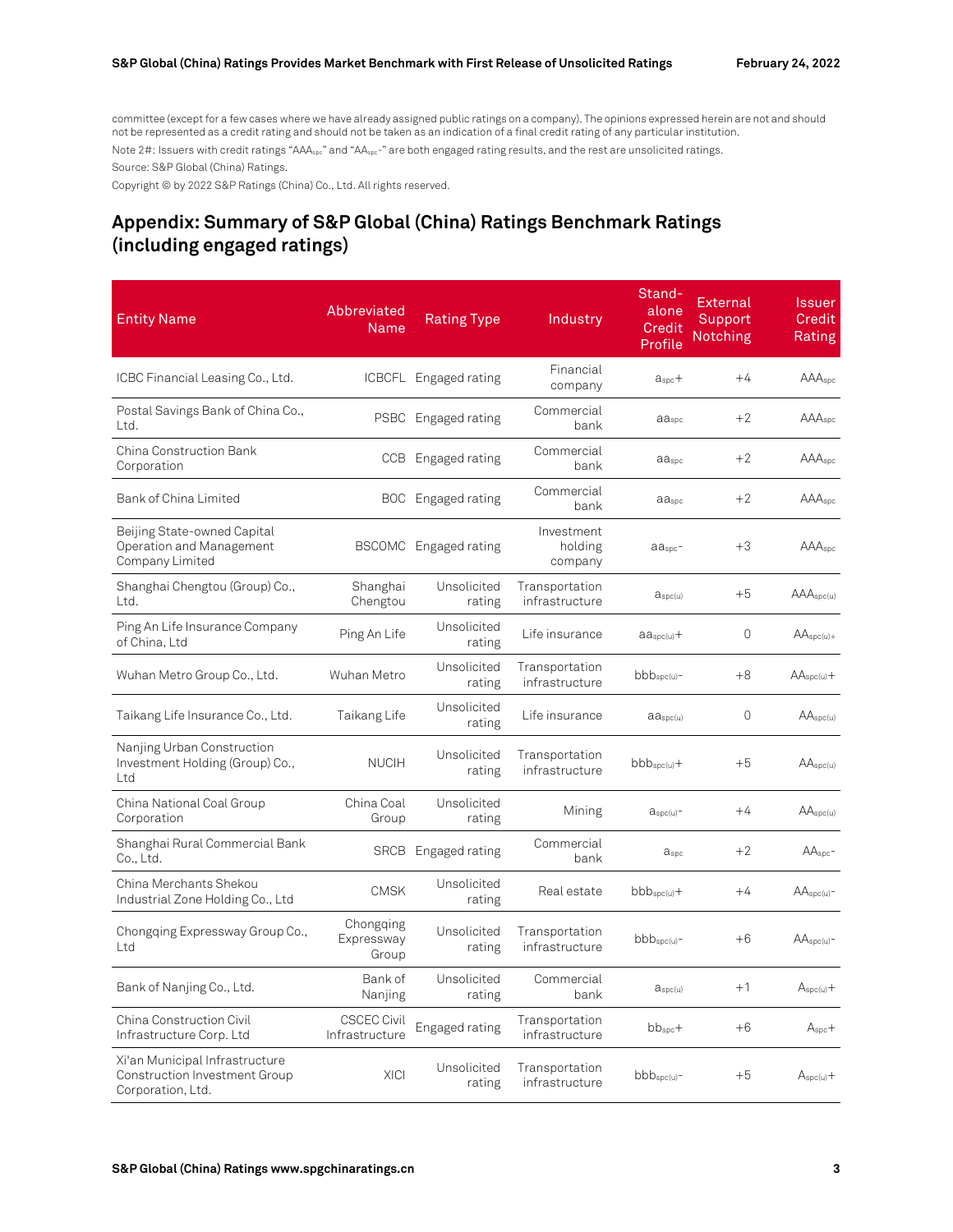| Qilu Bank Co., Ltd.                                                            | Qilu Bank                              | Unsolicited<br>rating | Commercial<br>bank                           | $a_{\text{spc(u)}}$ -   | $+1$              | A <sub>spc(u)</sub>   |
|--------------------------------------------------------------------------------|----------------------------------------|-----------------------|----------------------------------------------|-------------------------|-------------------|-----------------------|
| China State Construction<br>SilkRoad Construction Investment<br>Group Co. Ltd. | <b>CSCEC Silk</b><br>Road              | Engaged rating        | Transportation<br>infrastructure             | bbspc                   | $+6$              | A <sub>spc</sub>      |
| Hunan Valin Group Co., Ltd                                                     | Valin Group                            | Unsolicited<br>rating | Metals and<br>mining<br>downstream           | $bbb_{\text{spc(u)}}+$  | $+2$              | A <sub>spc(u)</sub>   |
| Shaanxi Coal and Chemical<br>Industry Group Co., Ltd.                          | Shaanxi Coal<br>and Chemical<br>Group  | Unsolicited<br>rating | Mining                                       | $bb_{spec(u)}$          | $+6$              | A <sub>spc(u)</sub>   |
| Caitong Securities Co., Ltd.                                                   | Caitong<br>Securities                  | Unsolicited<br>rating | Securities firms                             | $bbb_{\rm spc(u)}+$     | $+1$              | A <sub>spc(u)</sub>   |
| Yunda Holding Co., Ltd.                                                        | Yunda                                  | Unsolicited<br>rating | Railroads and<br>package<br>express          | $a_{\text{spc(u)}}$     | Not<br>applicable | $A_{\text{spc(u)}}-$  |
| Southwest Securities Co., Ltd.                                                 | Southwest<br>Securities                | Unsolicited<br>rating | Securities firms                             | bbb <sub>spec(u)</sub>  | $+1$              | $BBBspc(u) +$         |
| Hongshi Group Co., Ltd                                                         | Hongshi Group                          | Unsolicited<br>rating | <b>Building</b><br>materials                 | $bbb_{\text{spc(u)}}+$  | Not<br>applicable | $BBBspc(u) +$         |
| Xuzhou Xintian Investment and<br>Development Co., Ltd                          | Xintian<br>Investment                  | Unsolicited<br>rating | Transportation<br>infrastructure             | $bb_{spec(u)}$ -        | $+5$              | $BBBspc(u) +$         |
| Shaanxi Construction Engineering<br>Holding Group Co., Ltd.                    | Shaanxi<br>Construction<br>Engineering | Unsolicited<br>rating | Engineering and<br>construction              | $bb_{\text{spec}(u)}$ - | $+4$              | BBB <sub>spc(u)</sub> |
| Tangshan Sanyou Chemical<br>Industry Co., Ltd                                  | Sanyou<br>Chemical                     | Unsolicited<br>rating | Commodity<br>chemicals                       | $bbb_{\rm spc(u)}$      | 0                 | BBB <sub>spc(u)</sub> |
| Guangxi Liugong Group Co., Ltd.                                                | Liugong Group                          | Unsolicited<br>rating | Capital goods                                | $bb_{\text{spc(u)}}$ -  | $+3$              | BBB <sub>spc(u)</sub> |
| China Xinlianxin Fertilizer Co., Ltd                                           | China<br>Xinlianxin                    | Unsolicited<br>rating | Commodity<br>chemicals                       | $bb_{\text{spec}(u)}+$  | Not<br>applicable | $BBspc(u)$ +          |
| Chongqing Qijiang East New Town<br>Development and Construction<br>Co., Ltd.   | QJDC                                   | Unsolicited<br>rating | Transportation<br>infrastructure             | D <sub>spc(u)</sub>     | $+2$              | BB <sub>spc(u)</sub>  |
| Hengtong Group Co., Ltd                                                        | Hengtong<br>Group                      | Unsolicited<br>rating | Technology<br>Hardware and<br>Semiconductors | $b_{\text{spc(u)}}+$    | Not<br>applicable | B <sub>spc(u)</sub>   |
| Longyuan Construction Group Co.,<br>Ltd                                        | Longyuan<br>Construction               | Unsolicited<br>rating | Engineering and<br>construction              | $b_{\text{spc(u)}}$     | Not<br>applicable | $B_{\text{spc}(u)}$   |

Note: S&P Global (China) Ratings' outstanding ratings on foreign entities are not included in its benchmark list.

Source: S&P Global (China) Ratings.

Copyright © by 2022 S&P Ratings (China) Co., Ltd. All rights reserved.